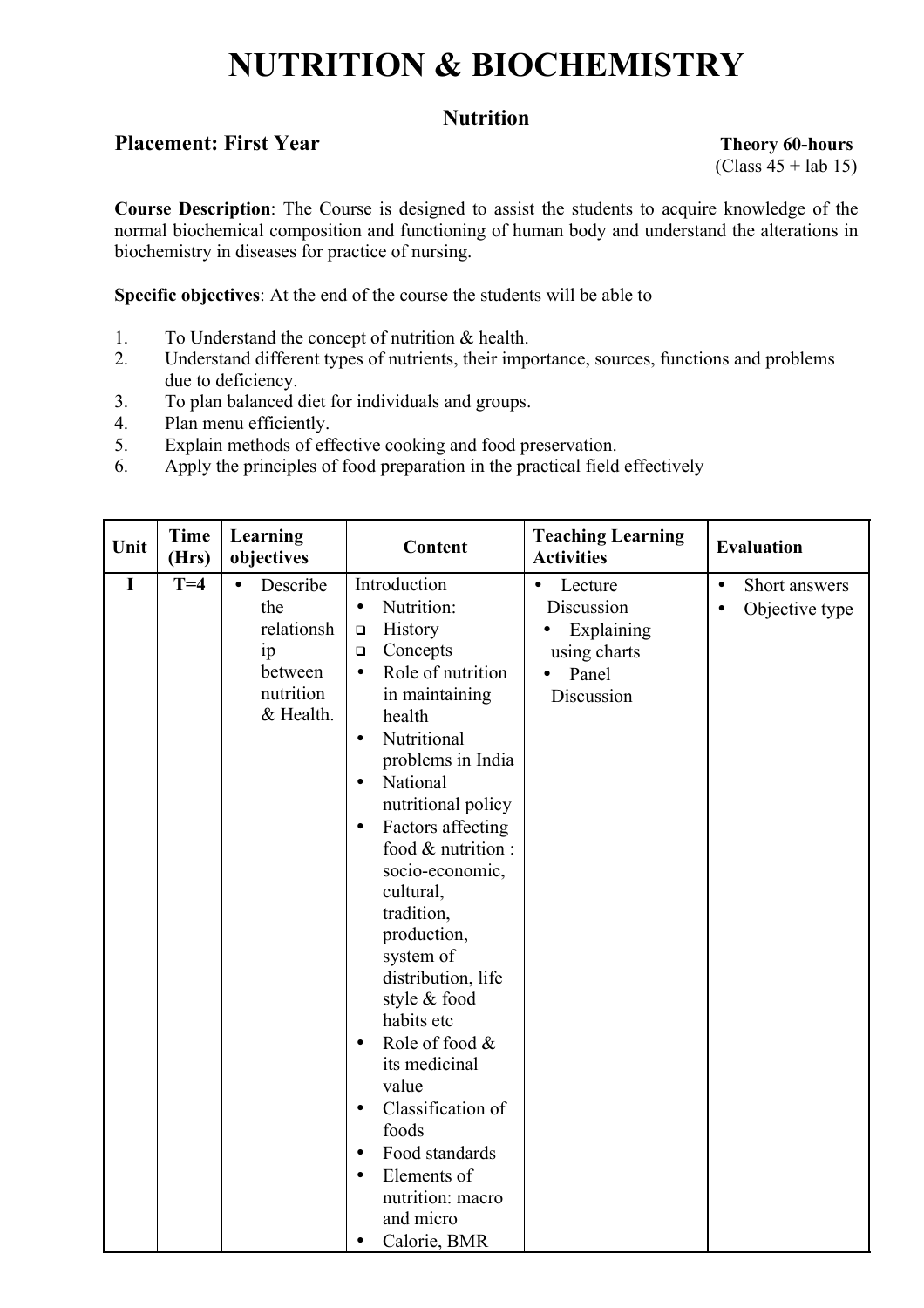| Unit         | <b>Time</b><br>(Hrs) | Learning<br>objectives                                                                                                                                    | Content                                                                                                                                                                                                                                                                                                                                                   | <b>Teaching Learning</b><br><b>Activities</b>                                                 | <b>Evaluation</b>                                         |
|--------------|----------------------|-----------------------------------------------------------------------------------------------------------------------------------------------------------|-----------------------------------------------------------------------------------------------------------------------------------------------------------------------------------------------------------------------------------------------------------------------------------------------------------------------------------------------------------|-----------------------------------------------------------------------------------------------|-----------------------------------------------------------|
| $\mathbf{I}$ | $T=2$                | Describe<br>the<br>classificat<br>ion,<br>functions,<br>sources<br>and<br>recomme<br>nded<br>daily<br>allowance<br>s(RDA)<br>of<br>carbohydr<br>ates      | Carbohydrates<br>Classification<br>$\bullet$<br>Caloric value<br>$\bullet$<br>Recommended<br>$\bullet$<br>daily allowances<br>Dietary sources.<br>$\bullet$<br>Functions<br>$\bullet$<br>Digestion,<br>$\bullet$<br>absorption and<br>storage,<br>metabolism of<br>carbohydrates<br>Malnutrition:<br>$\bullet$<br>Deficiencies and<br>Over<br>consumption | Lecture<br>$\bullet$<br>Discussion<br>Explaining<br>using charts                              | Short answers<br>$\bullet$<br>Objective type              |
| Ш            | $T=2$                | Describe<br>$\bullet$<br>the<br>classificat<br>ion,<br>functions,<br>sources<br>and<br>recomme<br>nded<br>daily<br>allowance<br>s(RDA)<br>of Fats.        | <b>FATS</b><br>Classification<br>$\bullet$<br>Caloric value<br>$\bullet$<br>Recommended<br>$\bullet$<br>daily allowances<br>Dietary sources.<br>$\bullet$<br>Functions<br>$\bullet$<br>Digestion,<br>$\bullet$<br>absorption and<br>storage,<br>metabolism<br>* Malnutrition:<br>Deficiencies and<br>Over consumption                                     | Lecture<br>$\bullet$<br>Discussion<br>Explaining<br>using charts                              | Short answers<br>$\bullet$<br>Objective type              |
| IV           | $T=4$                | Describe<br>$\bullet$<br>the<br>classificat<br>ion,<br>functions,<br>sources<br>and<br>recomme<br>nded<br>daily<br>allowance<br>s(RDA)<br>of<br>Proteins. | <b>Proteins</b><br>Classification<br>$\bullet$<br>Caloric value<br>$\bullet$<br>Recommended<br>$\bullet$<br>daily allowances<br>Dietary sources.<br>$\bullet$<br>Functions<br>$\bullet$<br>Digestion,<br>$\bullet$<br>absorption and<br>storage,<br>metabolism of<br>carbohydrates<br>* Malnutrition:<br>Deficiencies and<br>Over consumption             | Lecture<br>$\bullet$<br>Discussion<br>Explaining<br>using charts                              | Short answers<br>$\bullet$<br>Objective type<br>$\bullet$ |
| $\mathbf{V}$ | $T=4$                | Describe<br>$\bullet$<br>the<br>classificat<br>ion,<br>functions,<br>sources<br>and                                                                       | <b>Energy</b><br>Unit of Energy<br>-Kcal<br>Energy<br>$\bullet$<br>requirements of<br>different<br>categories of                                                                                                                                                                                                                                          | Lecture<br>$\bullet$<br>Discussion<br>Explaining<br>using charts<br>Exercise<br>Demonstration | Short answers<br>$\bullet$<br>Objective type              |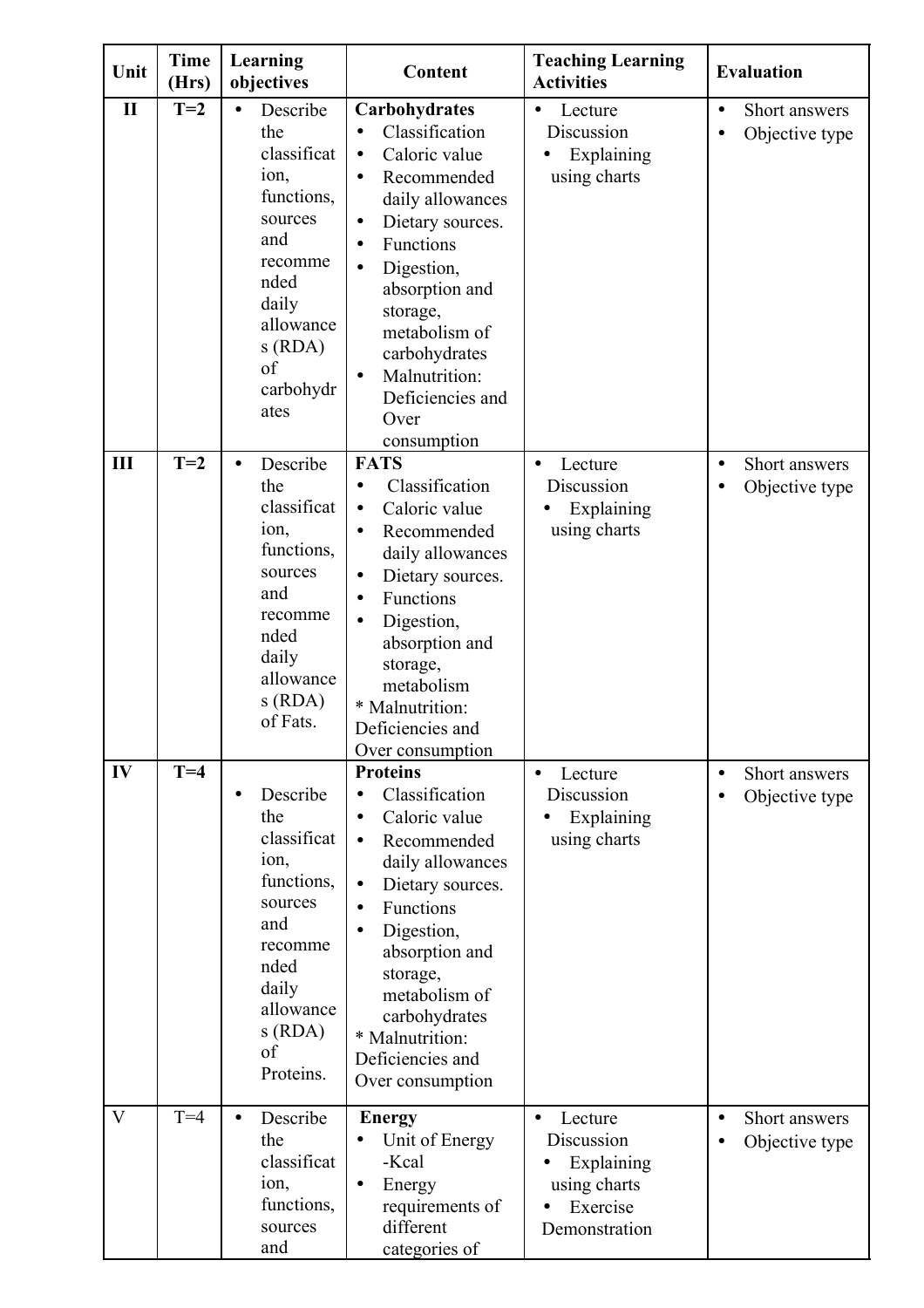| Unit        | <b>Time</b><br>(Hrs) | Learning<br>objectives                                                                                                         | Content                                                                                                                                                                                                                                                                                               | <b>Teaching Learning</b><br><b>Activities</b>                    | <b>Evaluation</b>                                         |
|-------------|----------------------|--------------------------------------------------------------------------------------------------------------------------------|-------------------------------------------------------------------------------------------------------------------------------------------------------------------------------------------------------------------------------------------------------------------------------------------------------|------------------------------------------------------------------|-----------------------------------------------------------|
|             |                      | recomme<br>nded<br>daily<br>allowance<br>s(RDA)<br>of<br>Energy.                                                               | people.<br>Measurements of<br>$\bullet$<br>energy<br>Body Mass Index<br>$\bullet$<br>(BMI) and basic<br>metabolism<br><b>Basal Metabolic</b><br>$\bullet$<br>Rate (BMR) -<br>determination<br>and factors<br>affecting                                                                                |                                                                  |                                                           |
| VI          | $T=4$                | *Describe the<br>classification,<br>functions,<br>sources and<br>recommende<br>d daily<br>allowances<br>(RDA) of<br>Vitamins.  | <b>Vitamins</b><br>Classification<br>$\bullet$<br>Recommended<br>$\bullet$<br>daily allowances<br>Dietary sources.<br>$\bullet$<br>Functions<br>$\bullet$<br>Absorption,<br>synthesis,<br>metabolism<br>storage $\&$<br>excretion<br>Deficiencies<br>Hypervitaminosis                                 | Lecture<br>Discussion<br>Explaining<br>using charts              | Short answers<br>$\bullet$<br>Objective type<br>$\bullet$ |
| <b>VII</b>  | $T=4$                | Describe the<br>classification,<br>functions,<br>sources and<br>recommende<br>d daily<br>allowances<br>$(RDA)$ of<br>Minerals. | <b>Minerals</b><br>Classification<br>$\bullet$<br>Recommended<br>daily allowances<br>Dietary sources.<br>$\bullet$<br>Functions<br>$\bullet$<br>Absorption,<br>$\bullet$<br>synthesis,<br>metabolism<br>storage $\&$<br>excretion<br>Deficiencies<br>$\bullet$<br>Over<br>consumption and<br>toxicity | Lecture<br>$\bullet$<br>Discussion<br>Explaining<br>using charts | Short answers<br>$\bullet$<br>Objective type<br>$\bullet$ |
| <b>VIII</b> | $T=3$                | Describe the<br>sources,<br>functions and<br>requirements<br>of water &<br>electrolytes                                        | Water &<br>electrolytes<br>Water: Daily<br>$\bullet$<br>requirements,<br>regulation of<br>water<br>metabolism,<br>distribution of<br>body water,<br>Electrolytes:<br>$\bullet$<br>Types, sources,<br>composition of<br>body fluids.<br>Maintenance of                                                 | Lecture<br>$\bullet$<br>Discussion<br>Explaining<br>Using charts | Short answers<br>$\bullet$<br>Objective type              |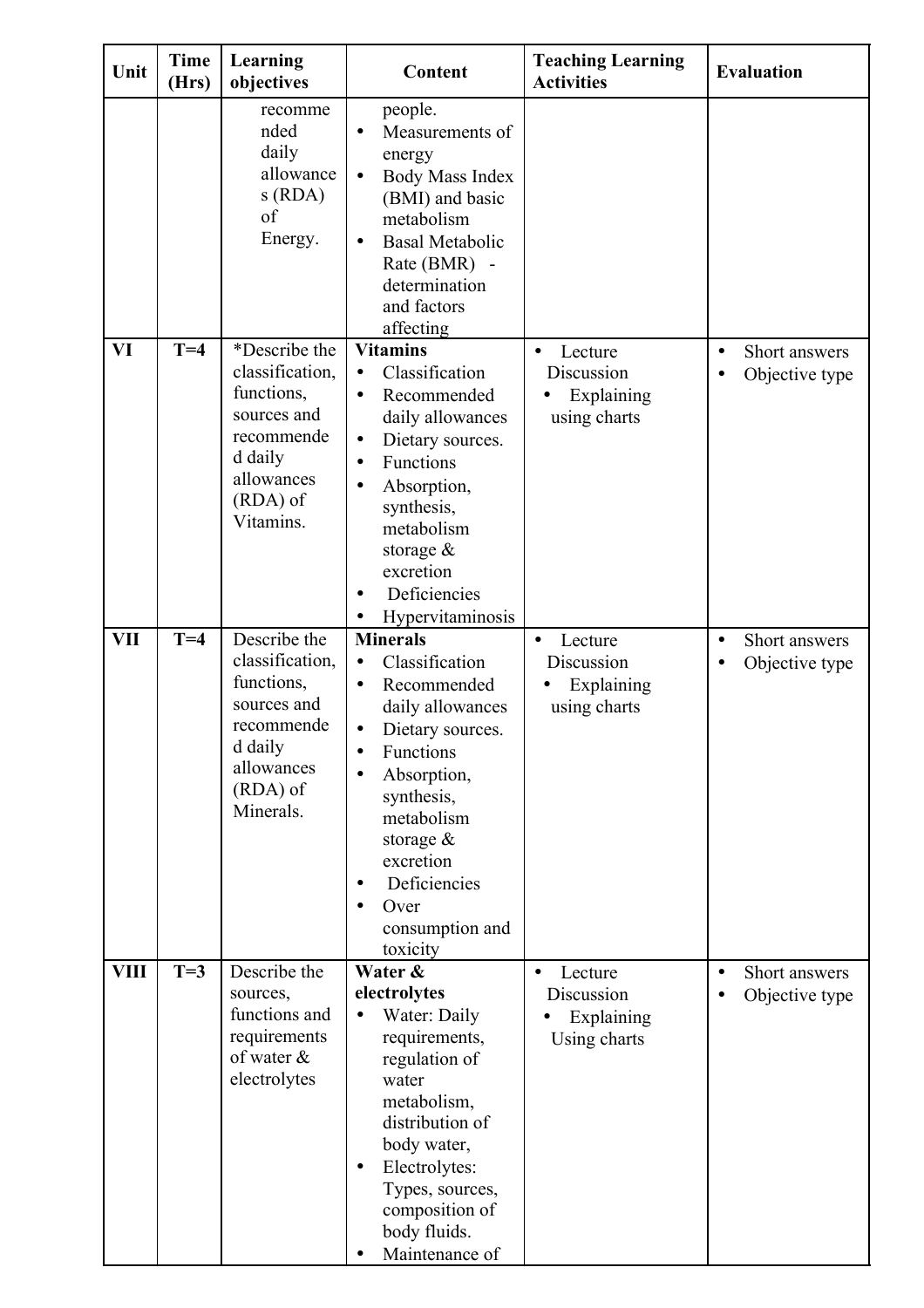| Unit        | <b>Time</b><br>(Hrs)                | Learning<br>objectives                                                                                                                                | Content                                                                                                                                                                                                                                                                                                                                                                                                                                              | <b>Teaching Learning</b><br><b>Activities</b>                                                                      | <b>Evaluation</b>                                                                                            |
|-------------|-------------------------------------|-------------------------------------------------------------------------------------------------------------------------------------------------------|------------------------------------------------------------------------------------------------------------------------------------------------------------------------------------------------------------------------------------------------------------------------------------------------------------------------------------------------------------------------------------------------------------------------------------------------------|--------------------------------------------------------------------------------------------------------------------|--------------------------------------------------------------------------------------------------------------|
|             |                                     |                                                                                                                                                       | fluid &<br>electrolyte<br>balance<br>Over hydration,<br>$\bullet$<br>dehydration and<br>water<br>intoxication<br>Electrolyte<br>$\bullet$<br>imbalances                                                                                                                                                                                                                                                                                              |                                                                                                                    |                                                                                                              |
| IX          | 10<br><b>Hrs</b><br>$T=5$<br>$P=5$  | *Describe the<br>Cookery rules<br>and<br>preservation<br>of nutrients<br>* Prepare &<br>serve simple<br>beverages $\&$<br>different<br>types of foods | <b>Cookery rules and</b><br>preservation of<br>nutrients<br>Principles,<br>$\bullet$<br>methods of<br>cooking and<br>serving<br><b>Preservation of</b><br>$\Box$<br>nutrients<br>Safe food<br>$\bullet$<br>$handling -$<br>toxicity<br>Storage of food<br>$\bullet$<br>Food<br>$\bullet$<br>preservation,<br>food additives<br>and its principles<br>Prevention of<br>$\bullet$<br>food adulteration<br>Act(PFA)<br>Food standards                   | Lecture<br>$\bullet$<br>Discussion<br>Demonstration<br>Practice session                                            | Short answers<br>$\bullet$<br>Objective type<br>$\bullet$<br>Assessment<br>$\bullet$<br>practice<br>sessions |
| $\mathbf X$ | 10<br><b>Hrs</b><br>$T=0$<br>$P=10$ | Describe<br>$\bullet$<br>and plan<br>balanced<br>diet for<br>different<br>categories<br>of people                                                     | <b>Balance diet</b><br>Elements<br>$\bullet$<br>Food groups<br>$\bullet$<br>Recommended<br>$\bullet$<br>Daily Allowance<br>Nutritive value of<br>$\bullet$<br>foods<br>Calculation of<br>$\bullet$<br>balanced diet for<br>different<br>categories of<br>people<br>Factors<br>$\bullet$<br>influencing food<br>selection,<br>marketing and<br>budgeting for<br>various cultural<br>and<br>socioeconomic<br>group<br>Planning menu<br>Introduction to | Lecture<br>$\bullet$<br>Discussion<br>Explaining<br>using charts<br>Practice session<br>Meal Planning<br>$\bullet$ | Short answers<br>$\bullet$<br>Objective type<br>Exercise on<br>$\bullet$<br>menu planning                    |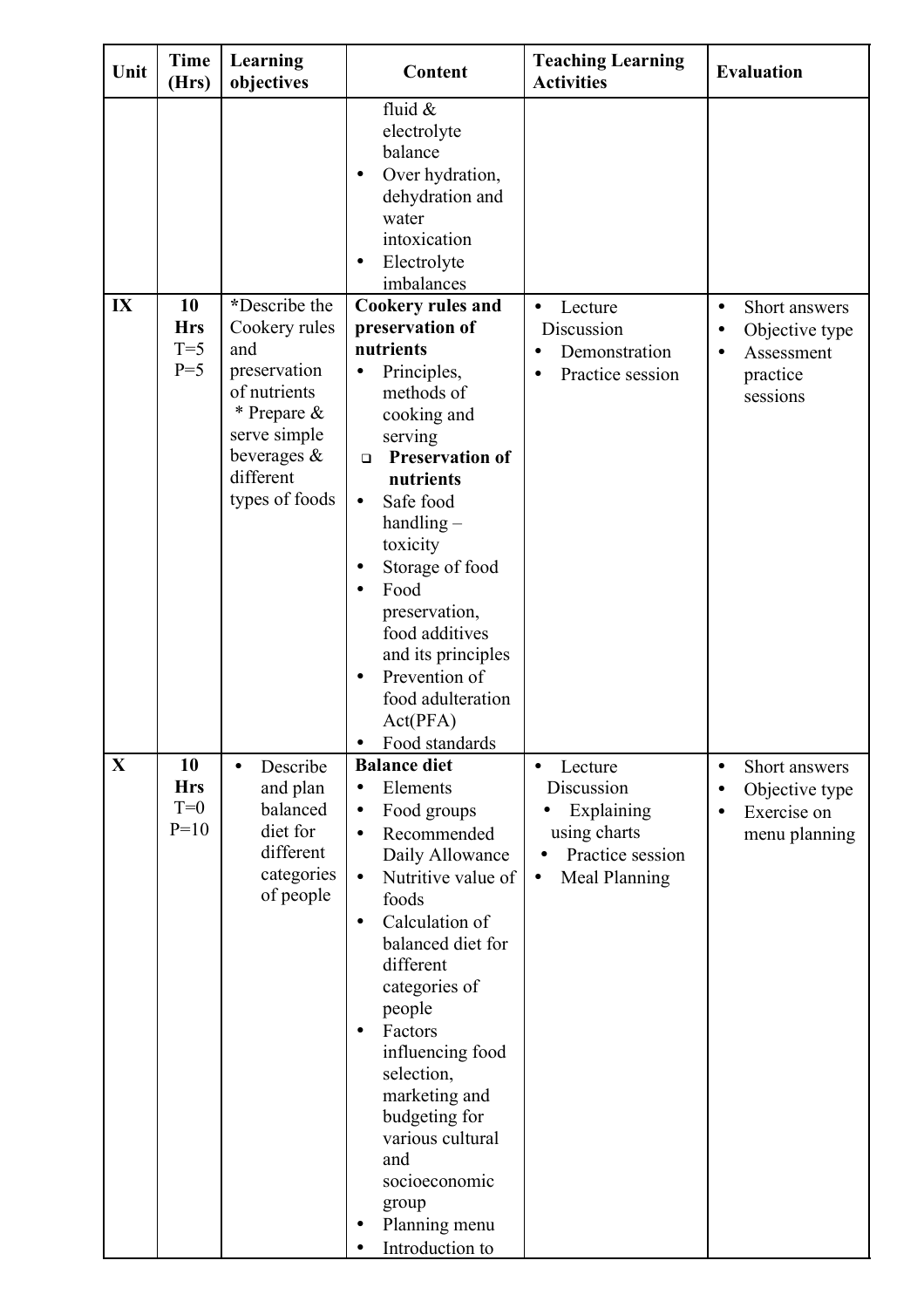| Unit | <b>Time</b><br>(Hrs) | Learning<br>objectives                                                                                                                                                                                                      | Content                                                                                                                                                                                                                                                                                                                                                                                                                                                                                                                                                                                                                                                                                 | <b>Teaching Learning</b><br><b>Activities</b>                                                                                                                  | <b>Evaluation</b>                                         |
|------|----------------------|-----------------------------------------------------------------------------------------------------------------------------------------------------------------------------------------------------------------------------|-----------------------------------------------------------------------------------------------------------------------------------------------------------------------------------------------------------------------------------------------------------------------------------------------------------------------------------------------------------------------------------------------------------------------------------------------------------------------------------------------------------------------------------------------------------------------------------------------------------------------------------------------------------------------------------------|----------------------------------------------------------------------------------------------------------------------------------------------------------------|-----------------------------------------------------------|
|      |                      |                                                                                                                                                                                                                             | therapeutic diets:<br>Naturopathy-Diet<br>Demonstration:<br>Fluid diet, Egg flip,<br>Soup, barley water,<br>whey water<br>Soft diet: custard,<br>Caramel custard,<br>kanji, jelly<br>Semisolid diet:<br>Khichadi, mashed<br>potatoes, kheer                                                                                                                                                                                                                                                                                                                                                                                                                                             |                                                                                                                                                                |                                                           |
| XI   | $T=4$                | Describe<br>$\bullet$<br>various<br>national<br>program<br>mes<br>related to<br>nutrition<br>Describe<br>$\bullet$<br>the role of<br>nurse in<br>assessme<br>nt of<br>nutritiona<br>l status $\&$<br>nutrition<br>education | Role of nurse in<br>nutritional<br><b>Programmes</b><br>National<br>$\bullet$<br>programmes<br>related to<br>nutrition<br>Vitamin A<br>$\bullet$<br>deficiency<br>programme<br>National iodine<br>$\bullet$<br>deficiency<br>disorders (IDD)<br>programme<br>Mid-Day meal<br>$\bullet$<br>programme<br>Integrated child<br>development<br>scheme (ICDS)<br>National and<br>$\bullet$<br>International<br>agencies working<br>towards<br>food/nutrition<br>NIPCCD, CARE,<br>$\bullet$<br>FAO, NIN,<br>CFTRI (Central<br>food technology<br>& research<br>institute) etc.<br>Assessment of<br>$\bullet$<br>nutritional status<br>Nutrition<br>$\bullet$<br>education and<br>role of nurse | Lecture<br>$\bullet$<br>Discussion<br>Explaining with<br>$\bullet$<br>Slide/film shows<br>$\bullet$<br>Demonstration of<br>Assessment of<br>nutritional status | Short answers<br>$\bullet$<br>Objective type<br>$\bullet$ |

# **Bibliography :**

- 1) Shubhangi Joshi, *Nutrition and Dietetics* 2<sup>nd</sup> edition, Tata McGraw Hill publishing company Limited, New Delhi, 2002.
- 2) Dr. M. Swaminathan, *Handbook of Food and Nutrition*, The Banglore printing and publishing Co. Ltd. (Banglore press) 2004.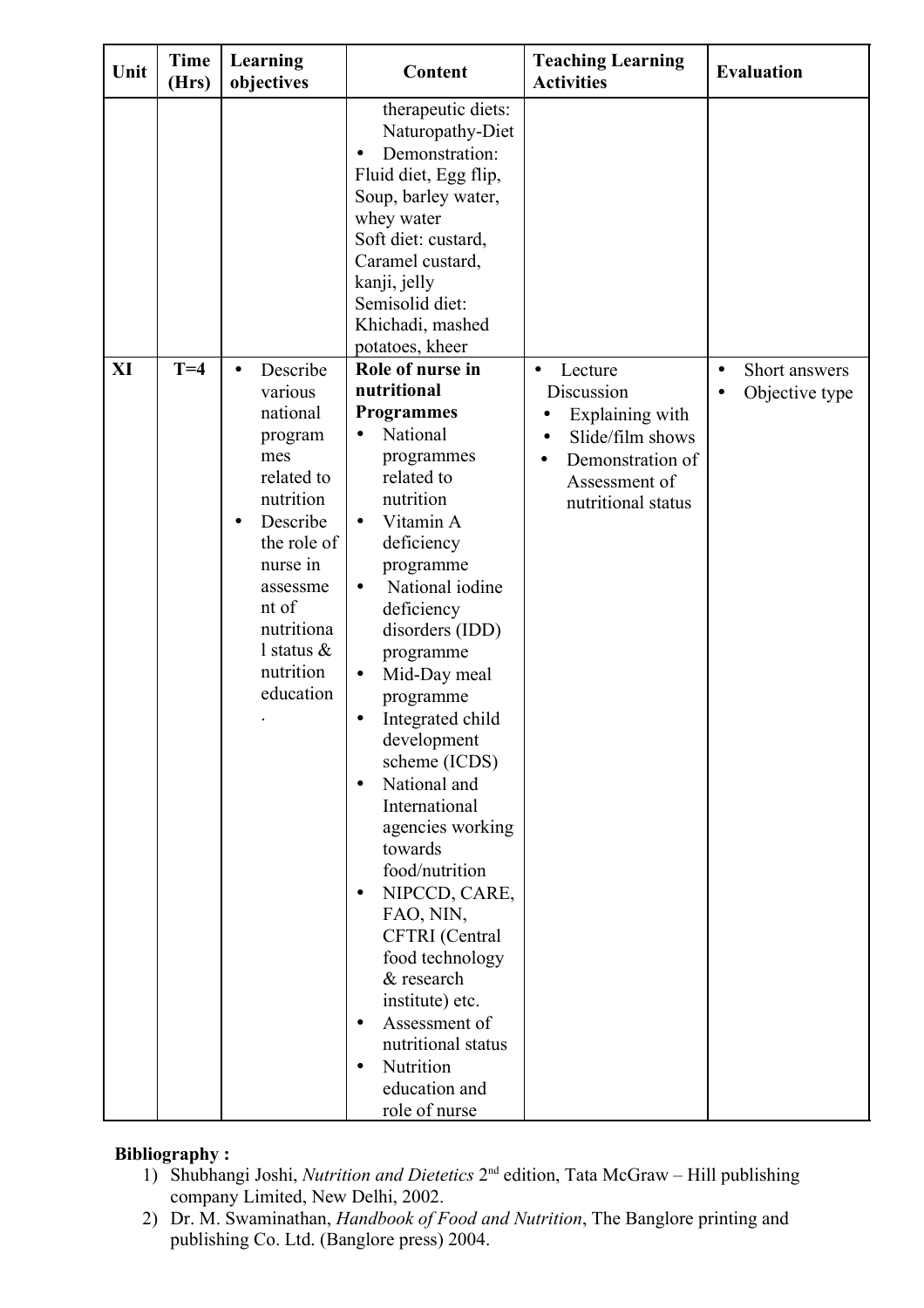- 3) C. Gopalan, B. V. Ramasastri and S.C. Balasubramanian *Nutritive value of Indian Foods,* National Institute of Nutrition, Indian Council of Medical Research, Hyderabad 1999.
- 4) Joshi V.D. Handbook of *Nutrition and Dietetics* vora medical publications, 1999.
- 5) Kusum Gupta (L. C.Guple, Abhishek Gupta) *Food and Nutrition Facts and Figures*, 5th edition Jaypee brothers Medical publications (P) Ltd., New Delhi, India 2003.
- 6) T. K. Indrani, *Nursing Manual of Nutrition and Therapeutic Diet*, 1<sup>st</sup> edition Jaypee Brothers medical publishers (P) Ltd., 2003.
- 7) Antia Clinical Dietetics and Nutrition, ed.,  $4<sup>th</sup>$ .

# **Biochemistry**

**Placement:** First Year **Theory – 30 hours** 

**Course Description**: The Course is designed to assist the students to acquire knowledge of the normal biochemical composition and functioning of human body and understand the alterations in biochemistry in diseases for practice of nursing.

**Specific objectives**: at the end of the course the students will be able to:

- 1) To understand normal biochemistry of human body
- 2) To understand biochemical changes occurring in illness
- 3) To assist with simple biochemical test, interpret the results and draw inference.

| Unit         | <b>Time</b><br>(Hrs)    | <b>Objectives</b>                                                                                                                                                                                                      | Content                                                                                                                                                                                                                                                                                                     | <b>Teaching</b><br>Learning<br><b>Activities</b>                                                                   | <b>Assessment</b><br>methods                                                 |
|--------------|-------------------------|------------------------------------------------------------------------------------------------------------------------------------------------------------------------------------------------------------------------|-------------------------------------------------------------------------------------------------------------------------------------------------------------------------------------------------------------------------------------------------------------------------------------------------------------|--------------------------------------------------------------------------------------------------------------------|------------------------------------------------------------------------------|
| I            | $\overline{\mathbf{3}}$ | Describe the<br>$\bullet$<br>structure<br>Composition<br>and functions<br>of cell<br>Differentiate<br>$\bullet$<br>between<br>Prokaryote and<br>Eukaryote cell<br>Identify<br>$\bullet$<br>techniques of<br>Microscopy | <b>Introduction</b><br>Definition and significance in<br>$\bullet$<br>nursing.<br>Review of structure,<br>$\bullet$<br>Composition and functions of<br>cell.<br>Prokaryote and Eukaryote cell<br>$\bullet$<br>organization<br>Microscopy<br>$\bullet$                                                       | Lecture<br>$\bullet$<br>discussion<br>using charts,<br>slides<br>Demonstrat<br>$\bullet$<br>e use of<br>microscope | Short<br>$\bullet$<br>answer<br>questions<br>Objective<br>$\bullet$<br>type. |
| $\mathbf{I}$ | 6                       | Describe the<br>$\bullet$<br>Structure and<br>functions of<br>Cell<br>membrane                                                                                                                                         | Structure and functions of Cell<br>membrane<br>Fluid mosaic model tight<br>$\bullet$<br>junction, Cytoskeleton<br>Transport mechanism:<br>$\bullet$<br>diffusion, osmosis, filtration,<br>active channel, sodium pump.<br>Acid base balance-<br>maintenance & diagnostic<br>tests.<br>PH buffers<br>$\circ$ | Lecture<br>$\bullet$<br>Discussion                                                                                 | Short<br>$\bullet$<br>answer<br>questions<br>Objective<br>type.              |
| Ш            | 6                       | Explain the<br>$\bullet$<br>metabolism of<br>carbohydrates                                                                                                                                                             | <b>Composition and metabolism of</b><br>carbohydrates<br>Types, structures, composition<br>and uses.<br>Monosaccharides,<br>$\circ$<br>Disaccharides,                                                                                                                                                       | • Lecture<br>discussion<br>Demonstrati<br>on of blood<br>glucose<br>monitoring                                     | Short<br>$\bullet$<br>answer<br>questions<br>Objective<br>$\bullet$<br>type. |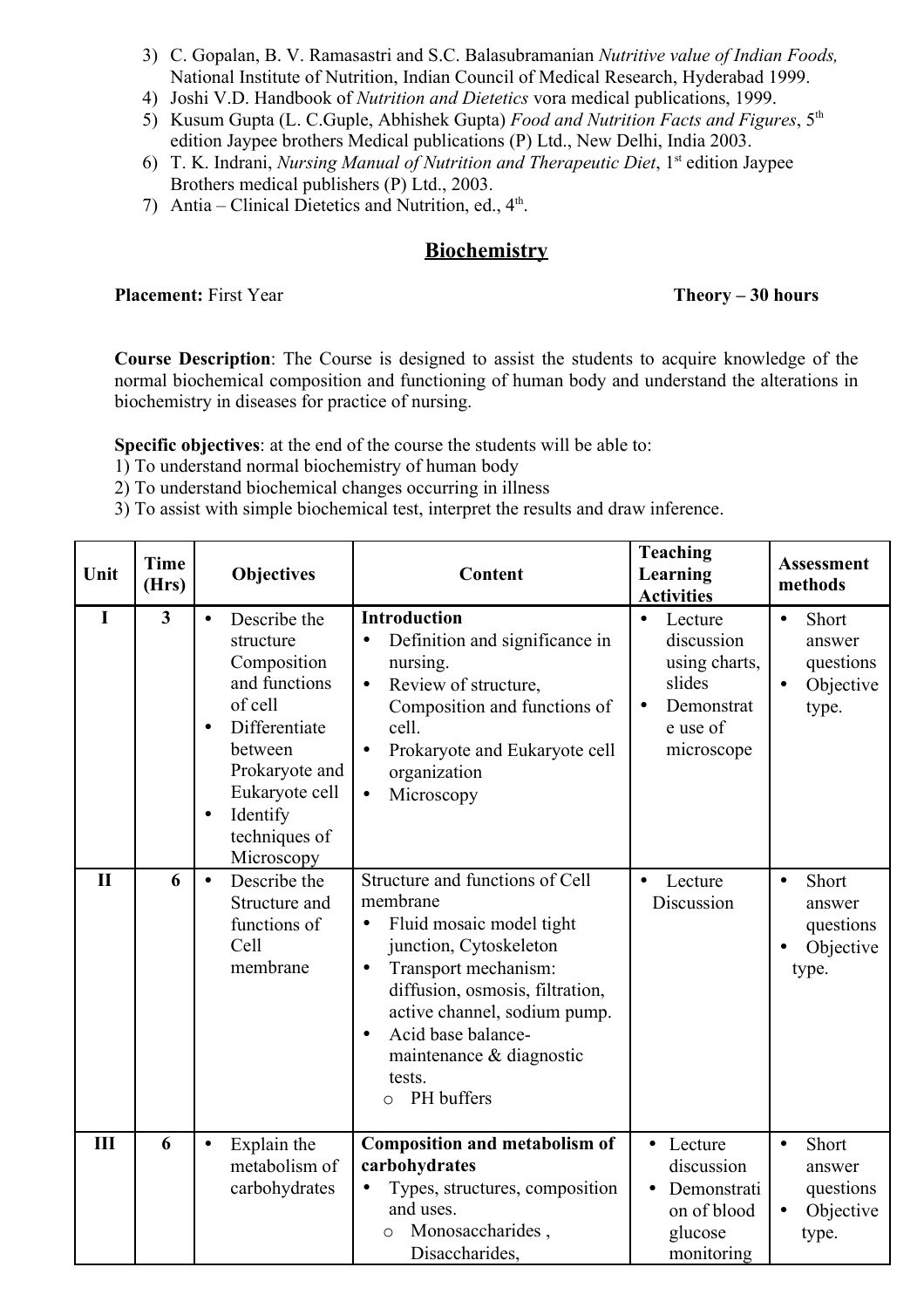| Unit | <b>Time</b><br>(Hrs) | <b>Objectives</b>                                   | Content                                                                                                                                                                                                                                                                                                                                                                                                                                                                                                                                                                                                              | <b>Teaching</b><br>Learning<br><b>Activities</b>                                                               | <b>Assessment</b><br>methods                                                 |
|------|----------------------|-----------------------------------------------------|----------------------------------------------------------------------------------------------------------------------------------------------------------------------------------------------------------------------------------------------------------------------------------------------------------------------------------------------------------------------------------------------------------------------------------------------------------------------------------------------------------------------------------------------------------------------------------------------------------------------|----------------------------------------------------------------------------------------------------------------|------------------------------------------------------------------------------|
|      |                      |                                                     | Polysaccharides,<br>Oligosaccharides<br>Metabolism<br>Pathways of glucose :<br>O<br>Clycolysis<br>Gluconeogenesis: Cori's<br>cycle, Tricarboxylic acid<br>(TCA) cycle<br>Glycogenolosys<br>Pentose phosphate<br>pathways (Hexose mono<br>phosphate)<br>Regulation of blood glucose<br>O<br>level<br>Investigations and their<br>interpretations.                                                                                                                                                                                                                                                                     |                                                                                                                |                                                                              |
| IV   | 4                    | Explain the<br>$\bullet$<br>metabolism of<br>Lipids | <b>Composition and metabolism of</b><br><b>Lipids</b><br>Types, structure, composition<br>and uses of fatty acids<br>Nomenclature, Roles and<br>$\circ$<br>Prostaglandins<br>Metabolism of fatty acid<br>Breakdown<br>$\circ$<br>Synthesis<br>Metabolism of triacylglycerols<br>٠<br>Cholesterol metabolism<br>٠<br>Biosynthesis and its<br>O<br>Regulation<br>Bile salts and bilirubin<br>Vitamin D<br>Steroid hormones<br>Lipoproteins and their<br>$\bullet$<br>functions:<br>o VLDLs-IDLs, LDLs and<br><b>HDLs</b><br>o Transport of lipids<br>o Atherosclerosis<br>Investigations and their<br>interpretations. | Lecture<br>$\bullet$<br>Discussion<br>using charts<br>Demonstrati<br>$\bullet$<br>on of<br>laboratory<br>tests | Short<br>$\bullet$<br>answer<br>questions<br>Objective<br>type.              |
| V    | 6                    | Explain the<br>$\bullet$<br>metabolism of<br>Lipids | <b>Composition and metabolism of</b><br><b>Amino acids and Proteins</b><br>Types, structure, composition<br>and uses of Amino acids and<br>Proteins<br>Metabolism of Amino acids<br>and Proteins<br>o Protein synthesis, targeting<br>and glycosylation<br>o Chromatography<br>o Electrophoresis<br>o Sequencing                                                                                                                                                                                                                                                                                                     | Lecture<br>$\bullet$<br>discussion<br>Demonstrati<br>$\bullet$<br>on of blood<br>glucose<br>monitoring         | Short<br>$\bullet$<br>answer<br>questions<br>Objective<br>$\bullet$<br>type. |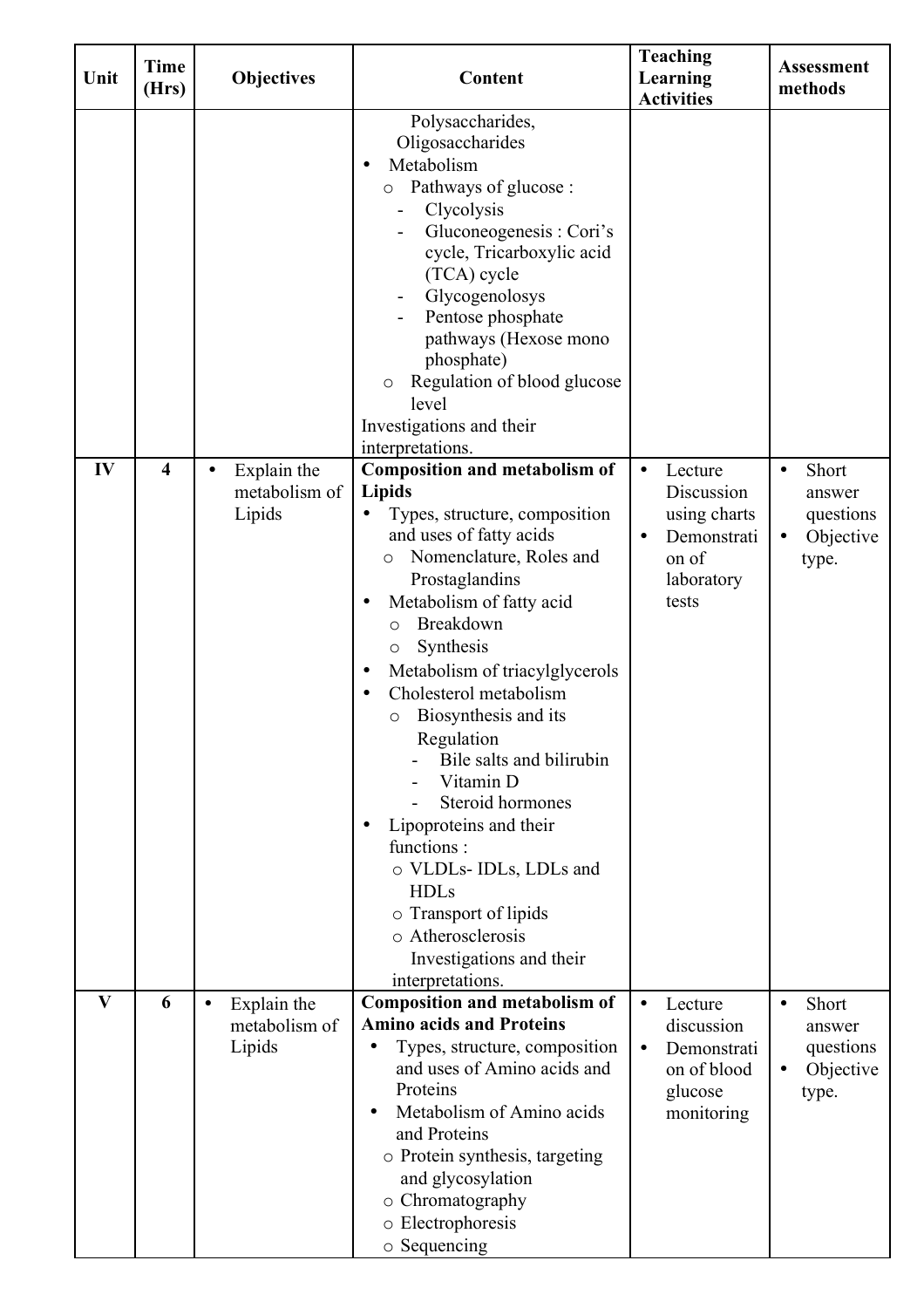| Unit       | <b>Time</b><br>(Hrs) |           | <b>Objectives</b>                                                                 | Content                                                                                                                                                                                                                                                                                                                                                                                                                                                                                                      | <b>Teaching</b><br>Learning<br><b>Activities</b>                                                               | <b>Assessment</b><br>methods                                                 |
|------------|----------------------|-----------|-----------------------------------------------------------------------------------|--------------------------------------------------------------------------------------------------------------------------------------------------------------------------------------------------------------------------------------------------------------------------------------------------------------------------------------------------------------------------------------------------------------------------------------------------------------------------------------------------------------|----------------------------------------------------------------------------------------------------------------|------------------------------------------------------------------------------|
|            |                      |           |                                                                                   | Metabolism of Nitrogen<br>$\bullet$<br>o Fixation and Assimilation<br>o Urea Cycle<br>o Hemes and chlorophylls<br>Enzymes and co-enzymes<br>o Classification<br>o Properties<br>o Kinetics and inhibition<br>o Control<br>Investigations and their<br>interpretations.                                                                                                                                                                                                                                       |                                                                                                                |                                                                              |
| VI         | $\overline{2}$       | $\bullet$ | Describe<br>types,<br>composition<br>and utilization<br>of Vitamins &<br>minerals | <b>Composition of Vitamins and</b><br>minerals<br>Vitamins and minerals:<br>o Structure<br>o Classification<br>o Properties<br>o Absorption<br>$\circ$ Storage & transportation<br>o Normal concentration<br>Investigations and their<br>interpretations                                                                                                                                                                                                                                                     | Lecture<br>$\bullet$<br>Discussion<br>using charts<br>Demonstrati<br>$\bullet$<br>on of<br>laboratory<br>tests | Short<br>$\bullet$<br>answer<br>questions<br>Objective<br>$\bullet$<br>type. |
| <b>VII</b> | $\mathbf{3}$         | $\bullet$ | Describe<br>Lmmunochemi<br>stry                                                   | Immunochemistry<br>Immune response,<br>$\bullet$<br>Structure and classification of<br>$\bullet$<br>immunoglobins<br>Mechanism of antibody<br>$\bullet$<br>production.<br>Antigens: HLA typing.<br>$\bullet$<br>Free radical and Antoxidants.<br>$\bullet$<br>Specialised Protein: Collagen,<br>$\bullet$<br>Elastin, Keratin, Myosin, Lens<br>Protein.<br>Electrophoretic and<br>$\bullet$<br>Quantitative determination of<br>immunoglobins<br>- ELISA etc.<br>Investigation and their<br>interpretations. | Lecture<br>$\bullet$<br>discussion<br>Demonstrati<br>$\bullet$<br>on<br>laboratory<br>tests                    | Short<br>$\bullet$<br>answer<br>questions<br>Objective<br>$\bullet$<br>type. |

### **Bibliography :**

- 1. U. Satyanarayan, Essentials of biochemistry, Books & allied (P) Ltd., Kolkata publisher, 2004.
- 2. Deb A.C.: Concepts of biochemistry (Theory & Practical) 1<sup>st</sup> edition, books & allied (P) Ltd. Publisher, Kolkata, 1999.
- 3. Deb. A.C. Fundamentals of biochemistry of biochemistry:  $1<sup>st</sup>$  edition New central book Ag (P) Ltd., 2004.
- 4. Jacob Anthikad, Biochemistry for nurses; 2<sup>nd</sup> edition, Jaypee; 2001..
- 5. Gupta. R.C., Multiple choice questions in Biochemistry, 2<sup>nd</sup> edition, Jaypee, 2004.